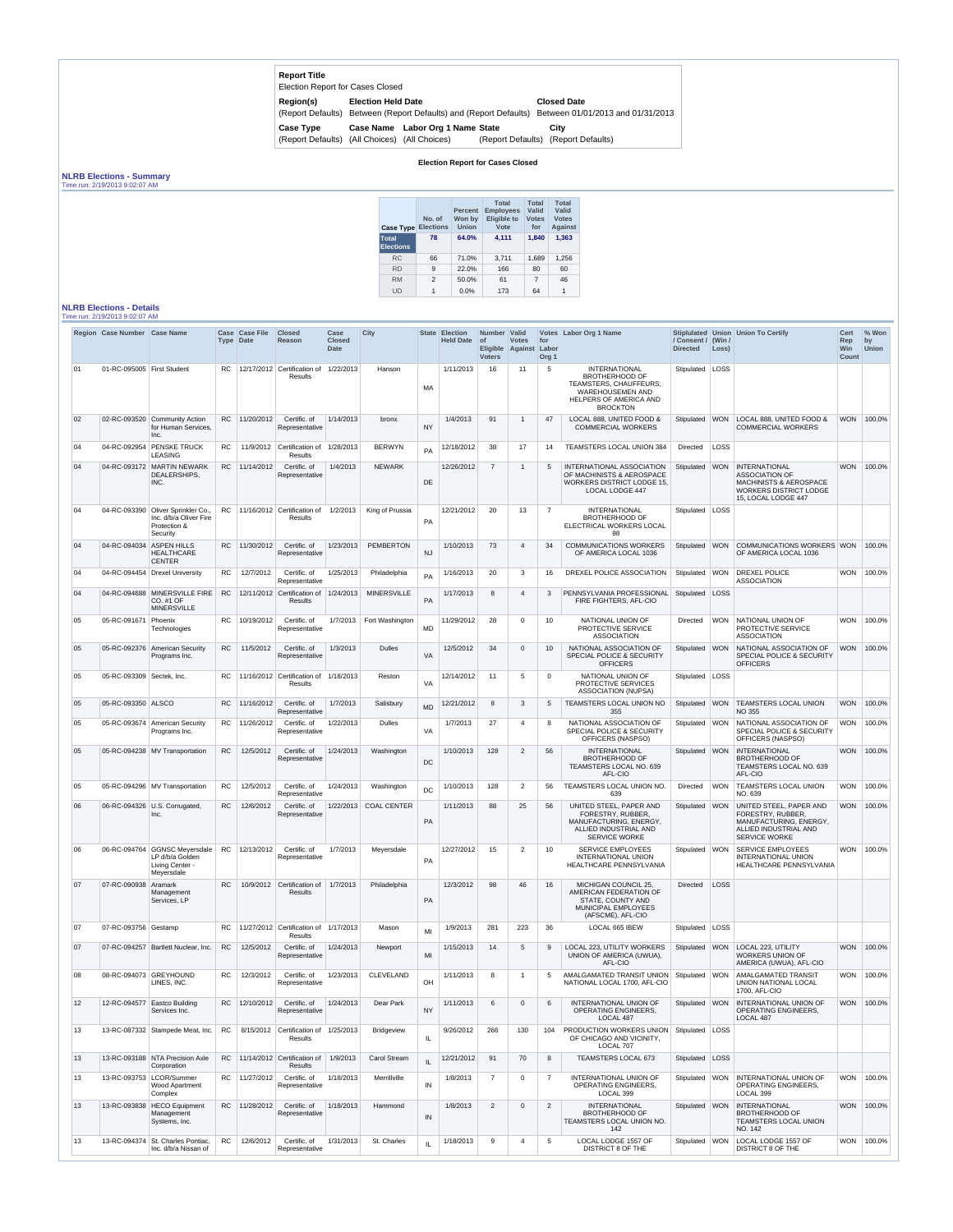|        | Region Case Number Case Name |                                                                                                    | <b>Type Date</b> | Case Case File | <b>Closed</b><br>Reason                       | Case<br><b>Closed</b><br><b>Date</b> | <b>City</b>                      |           | State Election<br>Held Date of | Number Valid<br><b>Voters</b> | <b>Votes</b><br>Eligible Against | for<br>Labor<br>Org <sub>1</sub> | Votes Labor Org 1 Name                                                                                                                     | / Consent / (Win /<br><b>Directed</b> | Loss)      | Stiplulated Union Union To Certify                                                                                                           | Cert<br>Rep<br><b>Win</b><br>Count | % Won<br>by<br><b>Union</b> |
|--------|------------------------------|----------------------------------------------------------------------------------------------------|------------------|----------------|-----------------------------------------------|--------------------------------------|----------------------------------|-----------|--------------------------------|-------------------------------|----------------------------------|----------------------------------|--------------------------------------------------------------------------------------------------------------------------------------------|---------------------------------------|------------|----------------------------------------------------------------------------------------------------------------------------------------------|------------------------------------|-----------------------------|
|        |                              | St. Charles                                                                                        |                  |                |                                               |                                      |                                  |           |                                |                               |                                  |                                  | <b>INTERNATIONAL ASS'N OF</b><br>MACHINISTS, AEROSPACE<br><b>WORKERS</b>                                                                   |                                       |            | <b>INTERNATIONAL ASS'N OF</b><br>MACHINISTS, AEROSPACE<br><b>WORKERS</b>                                                                     |                                    |                             |
| 14, 33 |                              | 14-RC-093587 JMN Transportation<br>Inc.                                                            | <b>RC</b>        |                | 11/20/2012 Certification of<br><b>Results</b> |                                      | 1/7/2013   Maryland Heights      | <b>MO</b> | 12/28/2012                     | 20                            | 16                               | $\overline{1}$                   | <b>AUTOMOBILE TRANSPORT</b><br><b>CHAUFFEURS</b><br><b>DEMONSTRATORS AND</b><br>HELPERS TEAMSTERS LOCAL                                    | Stipulated   LOSS                     |            |                                                                                                                                              |                                    |                             |
| 15     | 15-RC-095114 Wave Transit    | System                                                                                             | RC               | 12/18/2012     | Certific. of<br>Representative                | 1/24/2013                            | Mobile                           | <b>AL</b> | 1/14/2013                      | 9                             | 2                                | 7                                | 604<br>AMALGAMATED TRANSIT UNION Stipulated WON<br><b>LOCAL DIVISION 770</b>                                                               |                                       |            | <b>AMALGAMATED TRANSIT</b><br>UNION LOCAL DIVISION 770                                                                                       |                                    | WON 100.0%                  |
| 15     | 15-RC-095385 COASTAL         | <b>INTERNATIONAL</b><br><b>SECURITY</b>                                                            | RC               | 12/20/2012     | Certific, of<br>Representative                |                                      | 1/28/2013 NEW ORLEANS            | LA        | 1/17/2013                      | 5                             | $\overline{2}$                   | 3                                | <b>INTERNATIONAL UNION OF</b><br>ELECTRONIC, ELECTRICAL,<br>SALARIED, MACHINE AND<br><b>FURNITURE WORKERS -</b><br><b>COMMUNICATI</b>      | Stipulated WON                        |            | INTERNATIONAL UNION OF<br>ELECTRONIC, ELECTRICAL,<br>SALARIED, MACHINE AND<br><b>FURNITURE WORKERS -</b><br><b>COMMUNICATI</b>               | <b>WON</b>                         | 100.0%                      |
| 16     |                              | 16-RC-091158 DURATHERM. INC.                                                                       | RC.              | 10/12/2012     | Certific. of<br>Representative                | 1/25/2013                            | Houston                          | <b>TX</b> | 11/16/2012                     | 61                            | 12                               | 29                               | <b>INTERNATIONAL UNION OF</b><br>OPERATING ENGINEERS LOCAL<br>564. AFL-CIO                                                                 | Stipulated   WON                      |            | <b>INTERNATIONAL UNION OF</b><br><b>OPERATING ENGINEERS</b><br>LOCAL 564, AFL-CIO                                                            |                                    | WON 100.0%                  |
| 16     |                              | 16-RC-093603 Cottonwood Energy<br>Company LP                                                       | <b>RC</b>        | 11/21/2012     | Certific. of<br>Representative                | 1/14/2013                            | Deweyville                       | <b>TX</b> | 1/4/2013                       | 24                            | 8                                | 16                               | <b>INTERNATIONAL</b><br><b>BROTHERHOOD OF</b><br>ELECTRICAL WORKERS LOCAL<br>UNION 2286, AFL-CIO                                           | Stipulated WON                        |            | <b>INTERNATIONAL</b><br><b>BROTHERHOOD OF</b><br><b>ELECTRICAL WORKERS</b><br>LOCAL UNION 2286, AFL-CIO                                      | <b>WON</b>                         | 100.0%                      |
| 16     |                              | 16-RC-094348 TRAILBOSS-TX,<br><b>LLC</b>                                                           | RC               | 12/6/2012      | Certific. of<br>Representative                | 1/22/2013                            | <b>RIO GRANDE</b><br><b>CITY</b> | <b>TX</b> | 1/11/2013                      | 56                            | 2                                | 20                               | FEDERAL CONTRACT GUARDS<br>OF AMERICA INTERNATIONAL<br><b>UNION (FCGOA)</b>                                                                | Stipulated   WON                      |            | <b>FEDERAL CONTRACT</b><br><b>GUARDS OF AMERICA</b><br>INTERNATIONAL UNION                                                                   |                                    | WON 100.0%                  |
| 16     |                              | 16-RC-094360 MANAGEMENT<br><b>AND TRAINING</b><br><b>CORPORATION</b>                               | <b>RC</b>        | 12/6/2012      | Certific. of<br>Representative                |                                      | 1/14/2013 RAYMONDVILLE           | <b>TX</b> | 1/4/2013                       | 230                           | 10 <sup>°</sup>                  | 67                               | FEDERAL CONTRACT GUARDS<br>OF AMERICA INTERNATIONAL<br><b>UNION (FCGOA)</b>                                                                | Stipulated WON                        |            | (FCGOA)<br><b>FEDERAL CONTRACT</b><br><b>GUARDS OF AMERICA</b><br>INTERNATIONAL UNION<br>(FCGOA)                                             | <b>WON</b>                         | 100.0%                      |
| 16     |                              | 16-RC-095086 Duratherm, Inc.                                                                       | <b>RC</b>        | 12/17/2012     | Certific. of<br>Representative                | 1/28/2013                            | La Porte                         | <b>TX</b> | 1/18/2013                      | $\overline{7}$                | $\overline{\mathbf{1}}$          | 6                                | TEAMSTERS LOCAL UNION 988                                                                                                                  | Stipulated   WON                      |            | <b>TEAMSTERS LOCAL UNION</b><br>988                                                                                                          |                                    | WON   100.0%                |
| 16     | 16-RC-095519 ADC LTD         |                                                                                                    | <b>RC</b>        |                | 12/26/2012 Certification of<br>Results        | 1/24/2013                            | <b>HOUSTON</b>                   | <b>TX</b> | 1/16/2013                      | 14                            | 10                               | $\overline{2}$                   | UNITED GOVERNMENT<br><b>SECURITY OFFICERS OF</b><br>AMERICA, LOCAL 208                                                                     | Stipulated LOSS                       |            |                                                                                                                                              |                                    |                             |
| 17     |                              | 17-RC-092506 Shuttlewagon, Inc.                                                                    | RC               |                | 11/2/2012 Certification of<br>Results         | 1/8/2013                             | Grandview                        | MO        | 12/13/2012                     | 31                            | 21                               | 9                                | UNITED AUTOMOBILE.<br>AEROSPACE & AGRICULTURAL<br><b>IMPLEMENT WORKERS OF</b><br>AMERICA, UAW                                              | Stipulated   LOSS                     |            |                                                                                                                                              |                                    |                             |
| 17     | 17-RC-094274 Lan Tel         | Communication and<br>Underground<br>Services, Inc.                                                 | <b>RC</b>        | 12/5/2012      | Certific. of<br>Representative                | 1/22/2013                            | Independence                     | <b>MO</b> | 1/11/2013                      | 23                            | 2                                | 15                               | <b>COMMUNICATION WORKERS</b><br>OF AMERICA LOCAL 6360                                                                                      | Stipulated                            | <b>WON</b> | COMMUNICATION WORKERS<br>OF AMERICA LOCAL 6360                                                                                               | <b>WON</b>                         | 100.0%                      |
| 18     | 18-RC-093578 MISSION         | <b>HEALTHCARE #1,</b><br>LLC d/b/a<br><b>PLEASANT</b><br><b>SEASONS</b>                            | <b>RC</b>        | 11/21/2012     | Certific. of<br>Representative                | 1/4/2013                             | <b>Grand Rapids</b>              | <b>MN</b> | 12/28/2012                     | 13                            | 6                                | $\overline{7}$                   | <b>SERVICE EMPLOYEES</b><br>INTERNATIONAL UNION, LOCAL<br>113, SEIU HEALTHCARE<br><b>MINNESOTA</b>                                         | Stipulated   WON                      |            | <b>SERVICE EMPLOYEES</b><br>INTERNATIONAL UNION,<br>LOCAL 113, SEIU<br><b>HEALTHCARE MINNESOTA</b>                                           |                                    | WON 100.0%                  |
| 18     | 18-RC-094041 WASTE           | <b>MANAGEMENT OF</b><br>IOWA, INC.                                                                 | RC.              |                | 11/30/2012 Certification of<br><b>Results</b> | 1/18/2013                            | Des Moines                       | IA        | 1/11/2013                      | 85                            | 59                               | 25                               | <b>TEAMSTERS, LOCAL 90</b>                                                                                                                 | Stipulated   LOSS                     |            |                                                                                                                                              |                                    |                             |
| 18     | 18-RC-094567 WALKER          | <b>METHODIST</b><br><b>HEALTH CARE,</b><br>INC.                                                    | RC               | 12/10/2012     | Certific. of<br>Representative                | 1/25/2013                            | Edina                            | <b>MN</b> | 1/18/2013                      | 67                            | 18                               | 37                               | AMERICAN FEDERATION OF<br>STATE, COUNTY AND<br>MUNICIPAL EMPLOYEES<br>(AFSCME), COUNCIL 5, AFL-CIO                                         | Stipulated   WON                      |            | AMERICAN FEDERATION OF<br><b>STATE, COUNTY AND</b><br>MUNICIPAL EMPLOYEES<br>(AFSCME), COUNCIL 5,<br>AFL-CIO                                 | <b>WON</b>                         | 100.0%                      |
| 19, 36 |                              | 19-RC-094321   Imperial Parking<br>(U.S.), LLC                                                     | <b>RC</b>        | 12/5/2012      | Certific. of<br>Representative                | 1/31/2013                            | Seattle                          | <b>WA</b> | 1/18/2013                      | 29                            | 10 <sup>°</sup>                  | 18                               | <b>TEAMSTERS LOCAL 117</b>                                                                                                                 | Stipulated   WON                      |            | <b>TEAMSTERS LOCAL 117</b>                                                                                                                   | <b>WON</b>                         | 100.0%                      |
| 21     | 21-RC-094122 SOUTHERN        | <b>CALIFORNIA</b><br>PUBLIC RADIO<br>D/B/A KPCC                                                    | RC.              | 12/3/2012      | Certific, of<br>Representative                | 1/28/2013                            | <b>PASADENA</b>                  | CA        | 1/11/2013                      | 71                            | 26                               | 35                               | <b>SCREEN ACTORS</b><br><b>GUILD-AMERICAN FEDERATION</b><br>OF TELEVISION RADIO ARTISTS<br>(SAG-AFTRA)                                     | Stipulated   WON                      |            | <b>SCREEN ACTORS</b><br><b>GUILD-AMERICAN</b><br>FEDERATION OF TELEVISION<br>RADIO ARTISTS (SAG-AFTRA)                                       |                                    | WON 100.0%                  |
| 21     | 21-RC-094595 Calstrip Steel  | Corporation                                                                                        | RC.              | 12/10/2012     | Certific. of<br>Representative                | 1/28/2013                            | Los Angeles                      | CA        | 1/18/2013                      | 9                             | $\Omega$                         | $\overline{4}$                   | <b>WESTERN STATES</b><br><b>INDEPENDENT NATIONAL</b><br><b>UNION</b>                                                                       | Stipulated WON                        |            | UNITED STEELWORKERS<br><b>INTERNATIONAL UNION</b><br>LOCAL 675                                                                               | <b>WON</b>                         | 100.0%                      |
| 21     | 21-RC-095556 VEOLIA          | <b>TRANSPORTATION</b><br>SERVICES, INC.                                                            | RC.              | 12/27/2012     | Certific. of<br>Representative                | 1/28/2013                            | <b>EL CAJON</b>                  | CA        | 1/17/2013                      | 28                            | 3                                | 21                               | SALESDRIVERS, HELPERS AND<br>DAIRY EMPLOYEES LOCAL<br>UNION 683, INTERNATIONAL<br><b>BROTHERHOOD OF</b><br><b>TEAMSTERS</b>                | Consent                               | <b>WON</b> | <b>SALESDRIVERS, HELPERS</b><br>AND DAIRY EMPLOYEES<br>LOCAL UNION 683,<br><b>INTERNATIONAL</b><br><b>BROTHERHOOD OF</b><br><b>TEAMSTERS</b> | <b>WON</b>                         | 100.0%                      |
| 22     |                              | 22-RC-073078 WOODCREST<br><b>HEALTH CARE</b>                                                       | <b>RC</b>        | 1/23/2012      | Certific. of<br>Representative                | 1/9/2013                             | <b>MILLFORD</b>                  | <b>NJ</b> | 3/9/2012                       | 214                           | 81                               | 122                              | SEIU 1199 NEW JERSEY<br>HEALTHCARE WORKERS EAST.                                                                                           | Stipulated WON                        |            | SEIU 1199 NEW JERSEY<br><b>HEALTHCARE WORKERS</b>                                                                                            | <b>WON</b>                         | 100.0%                      |
| 22     | 22-RC-086025 GARDA CL        | <b>CENTER</b><br>ATLANTIC, INC.                                                                    | RC               | 7/26/2012      | Certific. of<br>Representative                | 1/28/2013                            | <b>FAIRFIELD</b>                 | <b>NJ</b> | 1/16/2013                      | 113                           | 11                               | 50                               | <b>NEW JERSEY REGION</b><br>UNITED FEDERATION OF<br>SPECIAL POLICE & SECURITY<br>OFFICERS, INC. (UFSPSO)                                   | Stipulated   WON                      |            | <b>EAST, NEW JERSEY REGION</b><br>UNITED FEDERATION OF<br><b>SPECIAL POLICE &amp; SECURITY</b><br>OFFICERS, INC.(UFSPSO)                     |                                    | WON   100.0%                |
| 22     |                              | 22-RC-093621 HUNTER JERSEY<br>PETERBILT &<br>PACLEASE                                              | RC               |                | 11/21/2012 Certification of<br><b>Results</b> | 1/3/2013                             | <b>CLARKSBURG</b>                | <b>NJ</b> | 12/20/2012                     | 12                            | 8                                | $\overline{4}$                   | <b>INTERNATIONAL UNION OF</b><br>OPERATING ENGINEERS LOCAL<br>825                                                                          | Stipulated LOSS                       |            |                                                                                                                                              |                                    |                             |
| 24     |                              | 24-RC-093091 CC-1 LIMITED<br>PARTNERSHIP.<br>LLC D/B/A Coca<br>Cola Puerto Rico<br><b>Bottlers</b> | RC.              | 11/14/2012     | Certific. of<br>Representative                | 1/29/2013                            | Cayey                            | <b>PR</b> | 1/19/2013                      | 202                           | 41                               | 148                              | SOLIDARIDAD                                                                                                                                | Directed                              |            | WON SOLIDARIDAD                                                                                                                              |                                    | WON 100.0%                  |
| 25     | 25-RC-085866 MDV, a          | wholly-owned<br>subsidary of NASH<br>FINCH COMPANY                                                 | <b>RC</b>        |                | 7/23/2012 Certification of<br><b>Results</b>  | 1/9/2013                             | Bloomington                      | IN        | 8/30/2012                      | 40                            | 21                               | 17                               | LOCAL UNION NO. 135,<br>CHAUFFEURS, TEAMSTERS,<br><b>WAREHOUSEMEN AND</b><br><b>HELPERS INDIANAPOLIS.</b>                                  | Stipulated LOSS                       |            |                                                                                                                                              |                                    |                             |
| 26     |                              | 26-RC-092292 Teamsters Local<br>667                                                                |                  | RC 10/30/2012  | Certific. of<br>Representative                | 1/15/2013                            | Memphis                          | <b>TN</b> | 1/2/2013                       | 2                             | $\overline{0}$                   | $\overline{2}$                   | <b>INDIANA AND AIRLI</b><br><b>UNITED STEEL, PAPER &amp;</b><br>FORESTRY, RUBBER,<br>MANUFACTURING, ENERGY,<br>ALLIED INDUSTRIAL & SERVICE | Directed                              | <b>WON</b> | UNITED STEEL, PAPER &<br><b>FORESTRY, RUBBER,</b><br>MANUFACTURING, ENERGY,<br>ALLIED INDUSTRIAL &                                           |                                    | WON 100.0%                  |
| 26     |                              | 26-RC-093000 Medallion Foods,<br>Inc.                                                              | RC               |                | $11/13/2012$ Certification of<br>Results      | 1/2/2013                             | Newport                          | <b>AR</b> | 12/20/2012                     | 224                           | 163                              | 50                               | <b>WORKERS I</b><br>UNITED FOOD AND<br><b>COMMERCIAL WORKERS</b>                                                                           | Directed                              | LOSS       | <b>SERVICE WORKERS I</b>                                                                                                                     |                                    |                             |
| 28     | 28-RC-091492   AC First, LLC |                                                                                                    | RC.              | 10/17/2012     | Certific. of<br>Representative                | 1/16/2013                            | El Paso                          | <b>TX</b> | 11/14/2012                     | 36                            | 15                               | 21                               | UNION, LOCAL 2008<br><b>INTERNATIONAL UNION OF</b><br><b>OPERATING ENGINEERS.</b><br>LOCAL 351, AFL-CIO                                    | Stipulated   WON                      |            | <b>INTERNATIONAL UNION OF</b><br><b>OPERATING ENGINEERS.</b><br>LOCAL 351, AFL-CIO                                                           |                                    | WON 100.0%                  |
| 28     |                              | 28-RC-093512 Security Consultants<br>Group, Inc.                                                   | <b>RC</b>        | 11/20/2012     | Certific. of<br>Representative                | 1/2/2013                             | Las Vegas                        | <b>NV</b> |                                | 53                            | 8                                | 31                               | <b>UNITED GOVERNMENT</b><br><b>SECURITY OFFICERS OF</b><br>AMERICA INTERNATIONAL                                                           | Stipulated WON                        |            | UNITED GOVERNMENT<br><b>SECURITY OFFICERS OF</b><br>AMERICA INTERNATIONAL                                                                    |                                    | WON 100.0%                  |
| 28     |                              | 28-RC-093818 L-3 Communications<br><b>Vertex Aerospace</b><br><b>LLC</b>                           | <b>RC</b>        | 11/28/2012     | Certific. of<br>Representative                | 1/23/2013                            | Luke Air Force<br>Base           | AZ        | 1/11/2013                      | 46                            | 12                               | 31                               | <b>UNION</b><br>INTERNATIONAL ASSOCIATION<br>OF MACHINISTS & AEROSPACE<br>WORKERS, AFL-CIO, LOCAL<br>LODGE 519                             | Stipulated   WON                      |            | <b>UNION</b><br><b>INTERNATIONAL</b><br>ASSOCIATION OF<br><b>MACHINISTS &amp; AEROSPACE</b><br>WORKERS, AFL-CIO, LOCAL                       |                                    | WON 100.0%                  |
| 28     |                              | 28-RC-093832 Northwest Florida<br>Facilities<br>Management, Inc.                                   | RC               | 11/28/2012     | Certific. of<br>Representative                | 1/23/2013                            | Luke Air Force<br><b>Base</b>    | AZ        | 1/11/2013                      | 27                            | 3                                | 22                               | INTERNATIONAL ASSOCIATION<br>OF MACHINISTS & AEROSPACE<br>WORKERS, AFL-CIO, LOCAL<br>LODGE 519                                             | Stipulated WON                        |            | LODGE 519<br><b>INTERNATIONAL</b><br><b>ASSOCIATION OF</b><br><b>MACHINISTS &amp; AEROSPACE</b><br>WORKERS, AFL-CIO, LOCAL                   | <b>WON</b>                         | 100.0%                      |
| 28     | 28-RC-093845 AVPOL           | International, LLC                                                                                 | RC               | 11/28/2012     | Certific. of<br>Representative                |                                      | 1/23/2013 Luke Air Force<br>Base | AZ        | 1/11/2013                      | 2                             | $\overline{0}$                   |                                  | INTERNATIONAL ASSOCIATION<br>OF MACHINISTS & AEROSPACE<br>WORKERS, AFL-CIO, LOCAL                                                          | Stipulated   WON                      |            | LODGE 519<br><b>INTERNATIONAL</b><br><b>ASSOCIATION OF</b><br><b>MACHINISTS &amp; AEROSPACE</b>                                              |                                    | WON 100.0%                  |